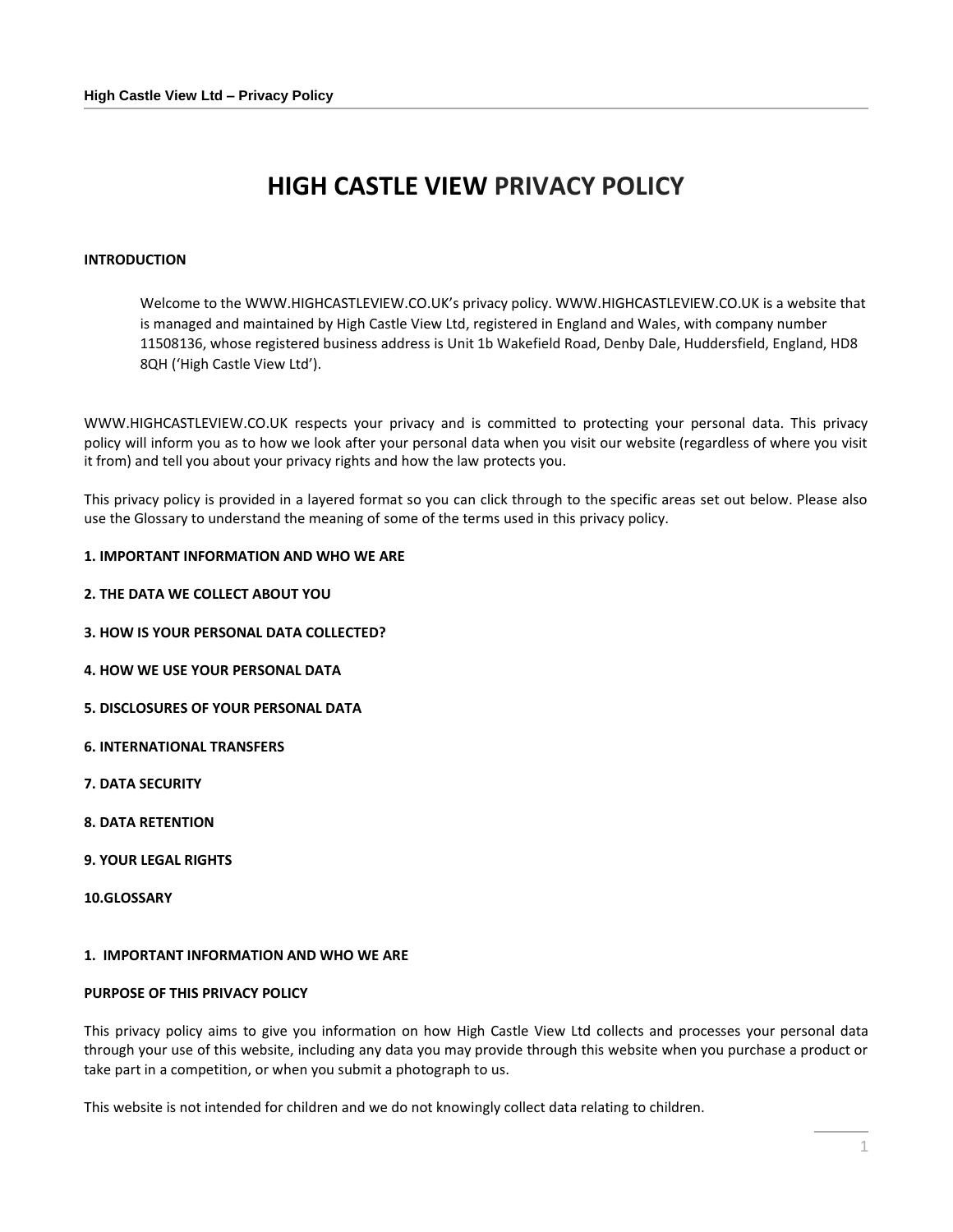It is important that you read this privacy policy together with any other privacy policy or fair processing policy we may provide on specific occasions when we are collecting or processing personal data about you so that you are fully aware of how and why we are using your data. This privacy policy supplements other notices and policies and is not intended to override them.

# **CONTROLLER**

High Castle View Ltd is the controller and responsible for your personal data (collectively referred to as "COMPANY", "we", "us" or "our" in this privacy policy.

We have appointed a data protection officer (DPO) who is responsible for overseeing questions in relation to this privacy policy. If you have any questions about this privacy policy, including any requests to exercise your legal rights, please contact the DPO using the details set out below.

# **CONTACT DETAILS**

If you have any questions about this privacy policy or our privacy practices, please contact our DPO in the following ways:

The DPO is Mr Munsif Ali. Email address: ali@highcastleview.co.uk ICO number: ZA757738

Postal address: High Castle View Ltd, Unit 1b Wakefield Road, Denby Dale, Huddersfield, England, HD8 8QH

You have the right to make a complaint at any time to the Information Commissioner's Office (ICO), the UK supervisory authority for data protection issues (*[www.ico.org.uk](http://www.ico.org.uk/)*). We would, however, appreciate the chance to deal with your concerns before you approach the ICO so please contact us in the first instance.

## **CHANGES TO THE PRIVACY POLICY AND YOUR DUTY TO INFORM US OF CHANGES**

We keep our privacy policy under regular review. This version was last updated on 22<sup>nd</sup> May 2020.

It is important that the personal data we hold about you is accurate and current. Please keep us informed if your personal data changes during your relationship with us.

# **THIRD-PARTY LINKS**

This website may include links to third-party websites, plug-ins, and applications. Clicking on those links or enabling those connections may allow third parties to collect or share data about you. We do not control these third-party websites and are not responsible for their privacy statements. When you leave our website, we encourage you to read the privacy policy of every website you visit.

## **2. THE DATA WE COLLECT ABOUT YOU**

Personal data, or personal information, means any information about an individual from which that person can be identified. It does not include data where the identity has been removed (anonymous data).

We may collect, use, store and transfer different kinds of personal data about you which we have grouped together as follows: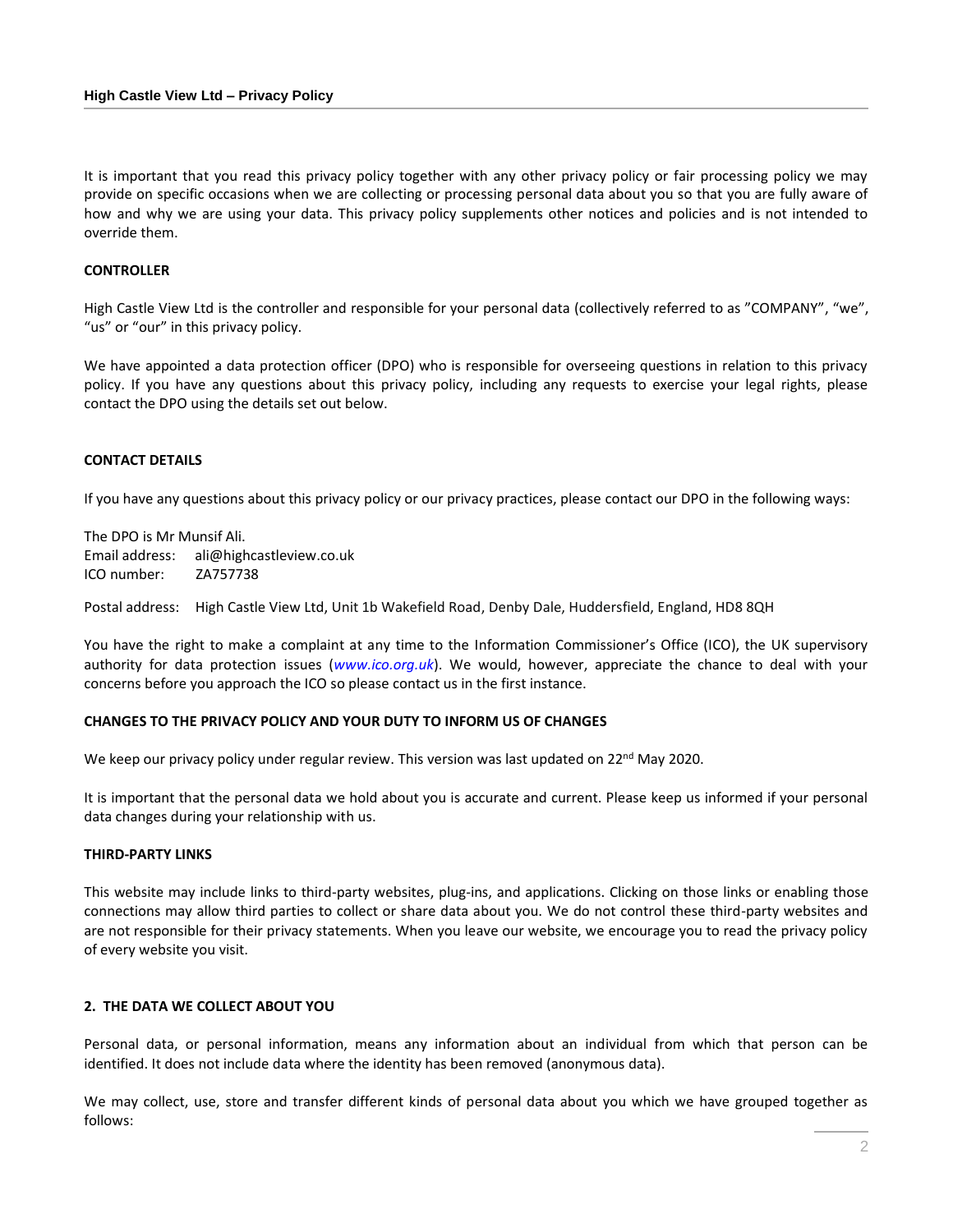- **Identity Data** includes first name, maiden name, last name, username or similar identifier, marital status, title, date of birth and gender.
- **Contact Data** includes billing address, delivery address, email address and telephone numbers.
- **Financial Data** includes bank account and payment card details.
- **Transaction Data** includes details about payments to and from you and other details of products and services you have purchased from us.
- **Technical Data** includes internet protocol (IP) address, your login data, browser type and version, time zone setting and location, browser plug-in types and versions, operating system and platform, and other technology on the devices you use to access this website.
- **Profile Data** includes your username and password, purchases or orders made by you, your interests, preferences, feedback and survey responses.
- **Usage Data** includes information about how you use our website, products and services.
- **Marketing and Communications Data** includes your preferences in receiving marketing from us and our third parties and your communication preferences.

We also collect, use and share **Aggregated Data** such as statistical or demographic data for any purpose. Aggregated Data could be derived from your personal data but is not considered personal data in law as this data will **not** directly or indirectly reveal your identity. For example, we may aggregate your Usage Data to calculate the percentage of users accessing a specific website feature. However, if we combine or connect Aggregated Data with your personal data so that it can directly or indirectly identify you, we treat the combined data as personal data which will be used in accordance with this privacy policy.

We do not collect any **Special Categories of Personal Data** about you (this includes details about your race or ethnicity, religious or philosophical beliefs, sex life, sexual orientation, political opinions, trade union membership, information about your health, and genetic and biometric data). Nor do we collect any information about criminal convictions and offences.

# **IF YOU FAIL TO PROVIDE PERSONAL DATA**

Where we need to collect personal data by law, or under the terms of a contract we have with you, and you fail to provide that data when requested, we may not be able to perform the contract we have or are trying to enter into with you (for example, to provide you with goods or services). In this case, we may have to cancel a product or service you have with us but we will notify you if this is the case at the time.

# **3. HOW IS YOUR PERSONAL DATA COLLECTED?**

We use different methods to collect data from and about you including through:

- **Direct interactions.** You may give us your Identity, Contact and Financial Data by filling in forms or by corresponding with us by post, phone, email or otherwise. This includes personal data you provide when you:
	- apply for our products or services;
	- create an account on our website;
	- subscribe to our service or publications;
	- request marketing to be sent to you;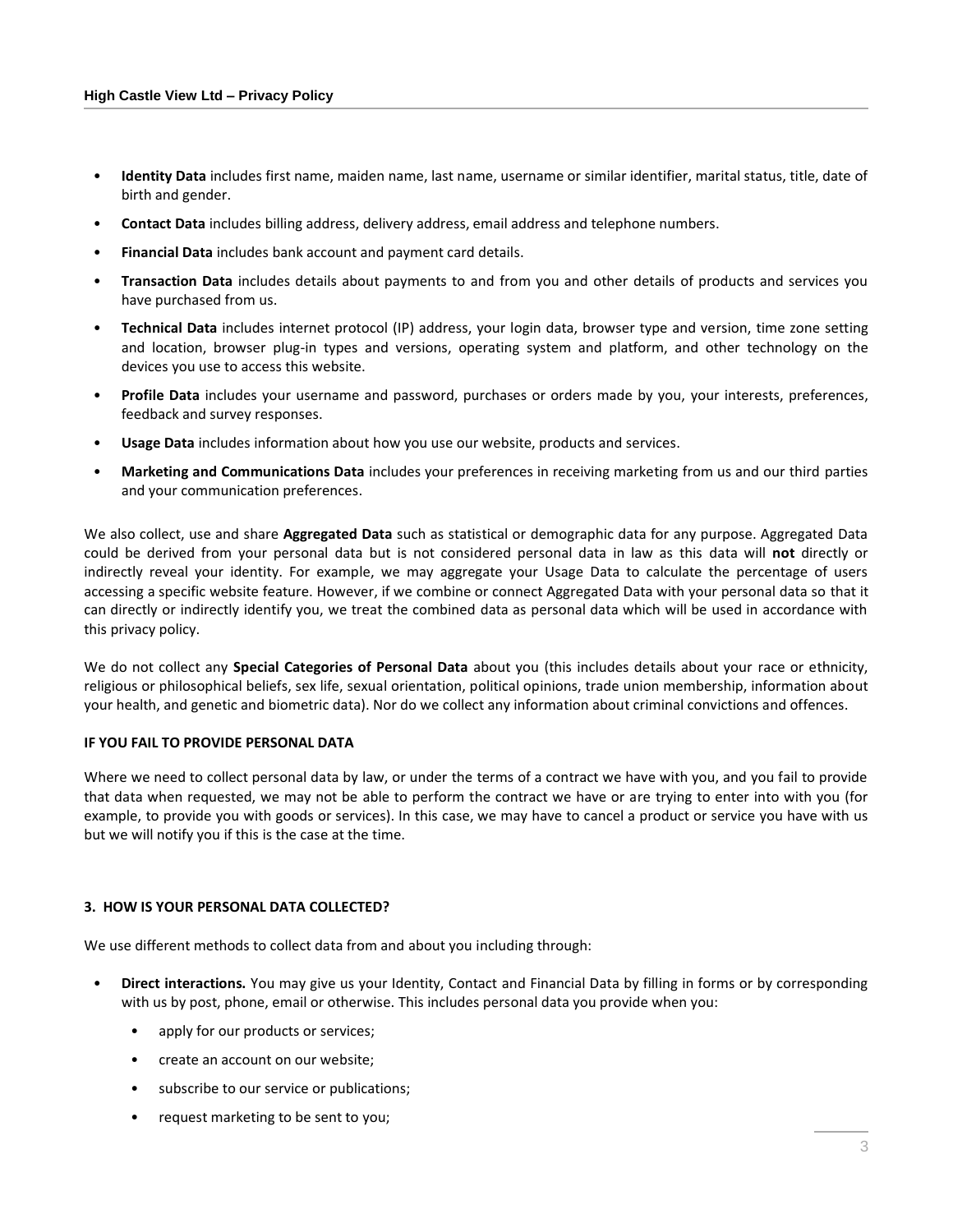- enter a competition, promotion or survey; or
- give us feedback or contact us.
- **Automated technologies or interactions.** As you interact with our website we will automatically collect Technical Data about your equipment, browsing actions and patterns. We collect this personal data by using cookies, server logs and other similar technologies. We may also receive Technical Data about you if you visit other websites employing our cookies.
- **Third parties or publicly available sources.** We will receive personal data about you from various third parties and public sources as set out below:
	- Technical Data from the following parties:
- **(a)** analytics providers such as Google based outside the EU;
- **(b)** advertising networks based inside the EU; and
- **(c)** search information providers based inside the EU.
- **(d)** contact, Financial and Transaction Data from providers of technical, payment and delivery services.
- **(e)** identity and Contact Data from data brokers or aggregators based inside the EU.

**(f)** identity and Contact Data from publicly available sources such as Companies House and the Electoral Register based inside the EU.

- **(g)** advertising networks based outside the EU; and
- **(h)** search information providers based outside the EU.

# **4. HOW WE USE YOUR PERSONAL DATA**

We will only use your personal data when the law allows us to. Most commonly, we will use your personal data in the following circumstances:

- Where we need to perform the contract we are about to enter into or have entered into with you.
- Where it is necessary for our legitimate interests (or those of a third party) and your interests and fundamental rights do not override those interests.
- Where we need to comply with a legal obligation.

Generally, we do not rely on consent as a legal basis for processing your personal data although we will get your consent before sending third party direct marketing communications to you via email or text message. You have the right to withdraw consent to marketing at any time by contacting us.

### **PURPOSES FOR WHICH WE WILL USE YOUR PERSONAL DATA**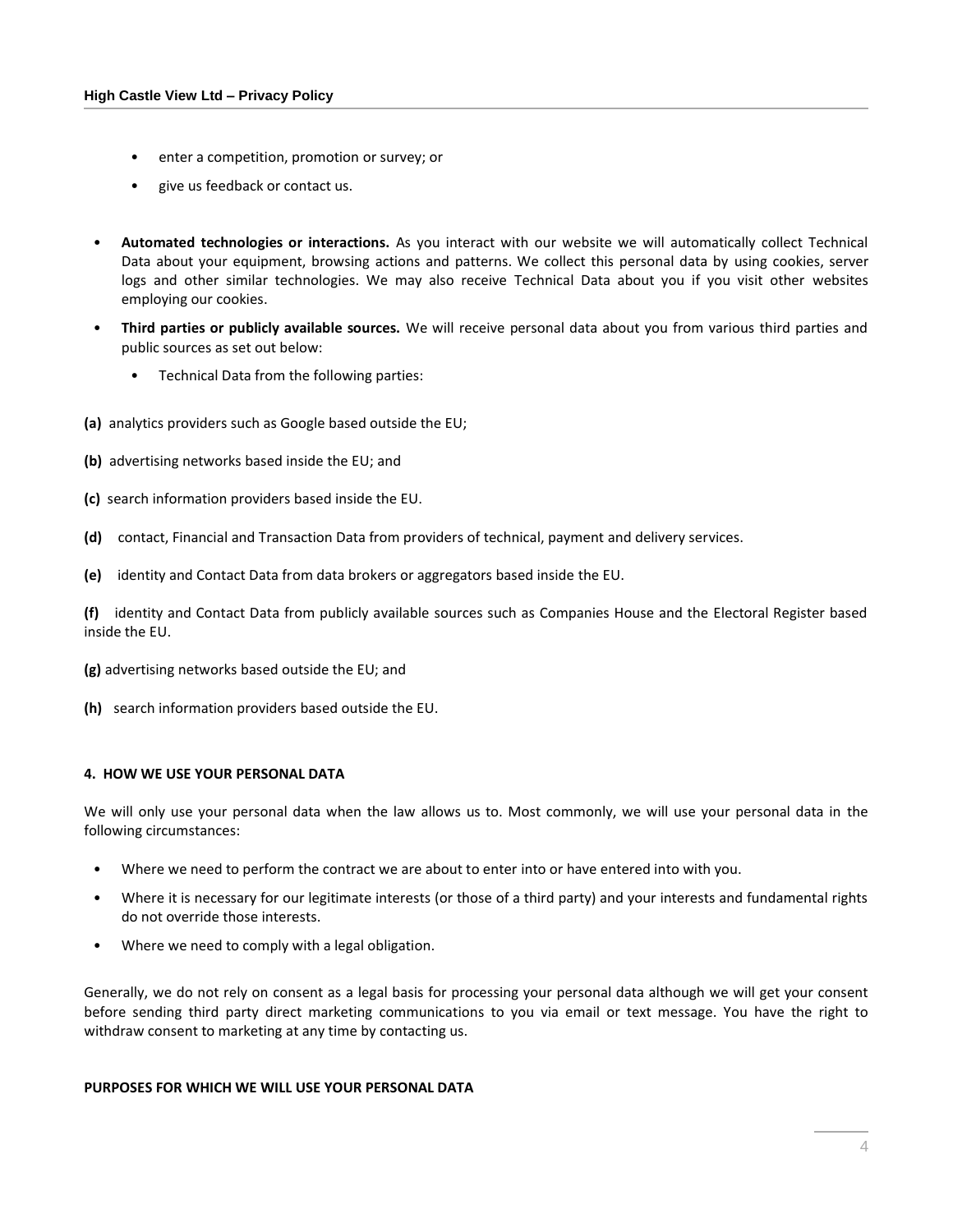We have set out below, in a table format, a description of all the ways we plan to use your personal data, and which of the legal bases we rely on to do so. We have also identified what our legitimate interests are where appropriate.

Note that we may process your personal data for more than one lawful ground depending on the specific purpose for which we are using your data. Please contact us if you need details about the specific legal ground we are relying on to process your personal data where more than one ground has been set out in the table below.

| <b>Purpose/Activity</b>                                                                                                                                                                   | <b>Type of data</b>                                                                                    | Lawful basis for processing including basis of<br>legitimate interest                                                                                                                                                            |
|-------------------------------------------------------------------------------------------------------------------------------------------------------------------------------------------|--------------------------------------------------------------------------------------------------------|----------------------------------------------------------------------------------------------------------------------------------------------------------------------------------------------------------------------------------|
| To register you as a new customer                                                                                                                                                         | (a) Identity<br>(b) Contact                                                                            | Performance of a contract with you                                                                                                                                                                                               |
| To process and deliver your order<br>including:<br>(a) Manage payments, fees and charges<br>(b) Collect and recover money owed to<br>us                                                   | (a) Identity<br>(b) Contact<br>(c) Financial<br>(d) Transaction<br>(e) Marketing and<br>Communications | (a) Performance of a contract with you<br>(b) Necessary for our legitimate interests (to<br>recover debts due to us)                                                                                                             |
| To manage our relationship with you<br>which will include:<br>(a) Notifying you about changes to our<br>terms or website policies<br>(b) Asking you to leave a review or take<br>a survey | (a) Identity<br>(b) Contact<br>(c) Profile<br>(d) Marketing and<br>Communications                      | (a) Performance of a contract with you<br>(b) Necessary to comply with a legal obligation<br>(c) Necessary for our legitimate interests (to<br>keep our records updated and to study how<br>customers use our products/services) |
| To enable you to partake in a prize<br>draw, competition or complete a survey                                                                                                             | (a) Identity<br>(b) Contact<br>(c) Profile<br>(d) Usage<br>(e) Marketing and<br>Communications         | (a) Performance of a contract with you<br>(b) Necessary for our legitimate interests (to<br>study how customers use our products/services,<br>to develop them and grow our business)                                             |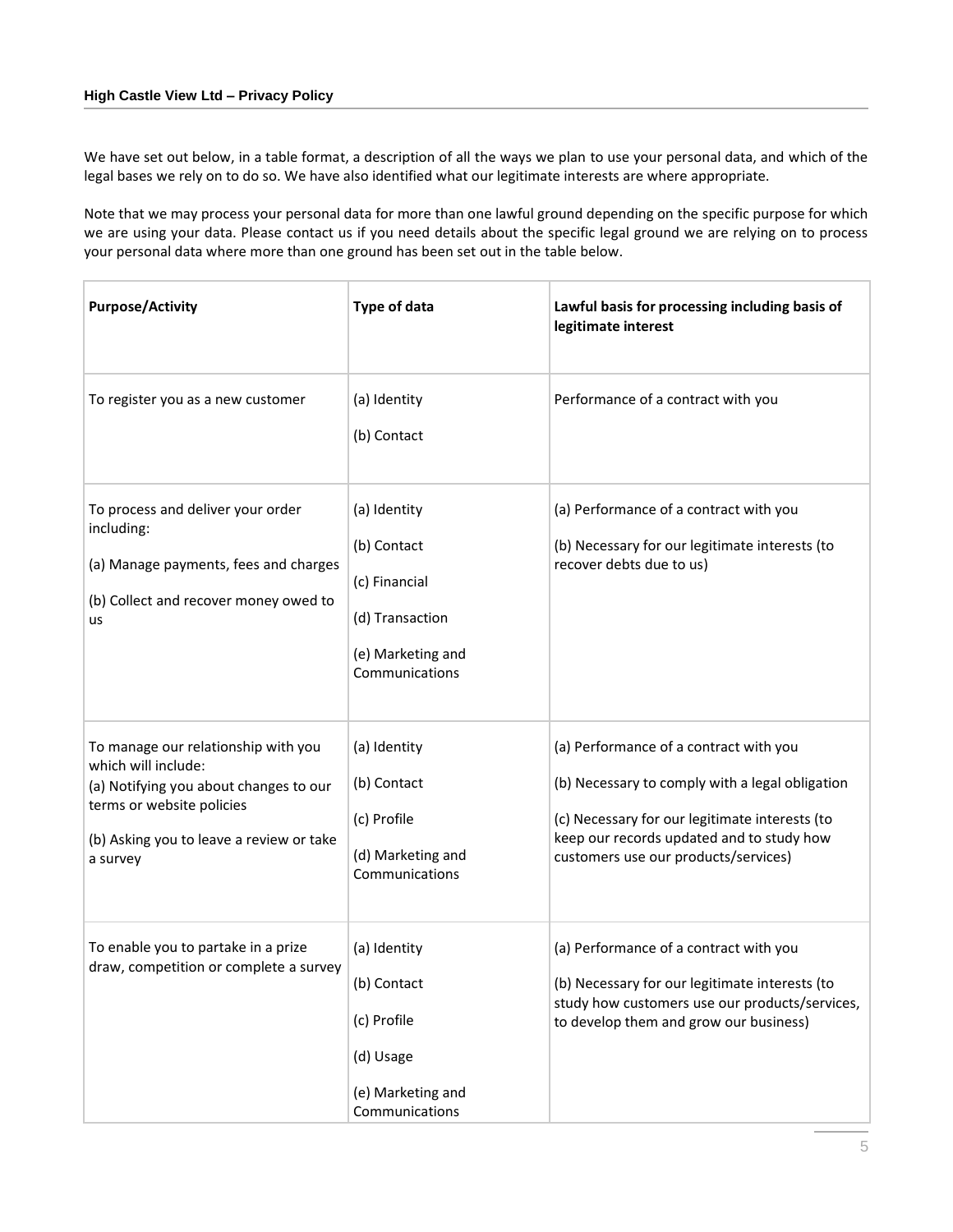| To administer and protect our business<br>and this website (including<br>troubleshooting, data analysis, testing,<br>system maintenance, support,<br>reporting and hosting of data) | (a) Identity<br>(b) Contact<br>(c) Technical                                                                    | (a) Necessary for our legitimate interests (for<br>running our business, provision of<br>administration and IT services, network security,<br>to prevent fraud and in the context of a business<br>reorganisation or group restructuring exercise)<br>(b) Necessary to comply with a legal obligation |
|-------------------------------------------------------------------------------------------------------------------------------------------------------------------------------------|-----------------------------------------------------------------------------------------------------------------|-------------------------------------------------------------------------------------------------------------------------------------------------------------------------------------------------------------------------------------------------------------------------------------------------------|
| To deliver relevant website content and<br>advertisements to you and measure or<br>understand the effectiveness of the<br>advertising we serve to you                               | (a) Identity<br>(b) Contact<br>(c) Profile<br>(d) Usage<br>(e) Marketing and<br>Communications<br>(f) Technical | Necessary for our legitimate interests (to study<br>how customers use our products/services, to<br>develop them, to grow our business and to<br>inform our marketing strategy)                                                                                                                        |
| To use data analytics to improve our<br>website, products/services, marketing,<br>customer relationships and experiences                                                            | (a) Technical<br>(b) Usage                                                                                      | Necessary for our legitimate interests (to define<br>types of customers for our products and<br>services, to keep our website updated and<br>relevant, to develop our business and to inform<br>our marketing strategy)                                                                               |
| To make suggestions and<br>recommendations to you about goods<br>or services that may be of interest to<br>you                                                                      | (a) Identity<br>(b) Contact<br>(c) Technical<br>(d) Usage<br>(e) Profile<br>(f) Marketing and<br>Communications | Necessary for our legitimate interests (to<br>develop our products/services and grow our<br>business)                                                                                                                                                                                                 |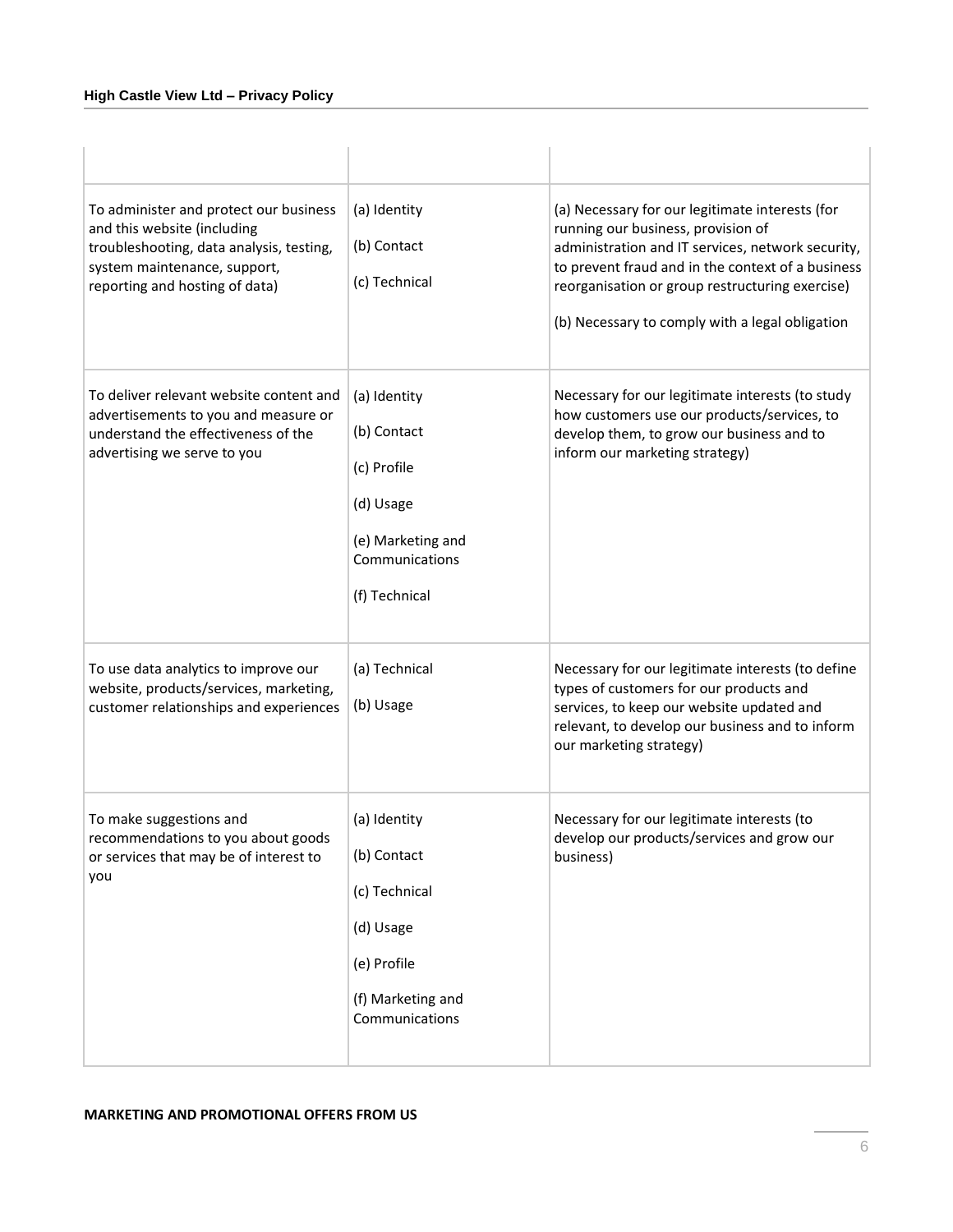We strive to provide you with choices regarding certain personal data uses, particularly around marketing and advertising.

We may use your Identity, Contact, Technical, Usage and Profile Data to form a view on what we think you may want or need, or what may be of interest to you. This is how we decide which products, services and offers may be relevant for you (we call this marketing).

You will receive marketing communications from us if you have requested information from us or purchased goods or services from us and you have not opted out of receiving that marketing.

### **THIRD-PARTY MARKETING**

We will get your express opt-in consent before we share your personal data with any third party for marketing purposes.

# **OPTING OUT**

You can ask us or third parties to stop sending you marketing messages at any time by logging into the website and checking or unchecking relevant boxes to adjust your marketing preferences or by contacting us at any time.

Where you opt out of receiving these marketing messages, this will not apply to personal data provided to us as a result of a product/service purchase, warranty registration, product/service experience or other transactions.

## **COOKIES**

You can set your browser to refuse all or some browser cookies, or to alert you when websites set or access cookies. If you disable or refuse cookies, please note that some parts of this website may become inaccessible or not function properly. For more information about the cookies we use, please see [LINK TO YOUR COOKIE POLICY].

# **CHANGE OF PURPOSE**

We will only use your personal data for the purposes for which we collected it, unless we reasonably consider that we need to use it for another reason and that reason is compatible with the original purpose. If you wish to get an explanation as to how the processing for the new purpose is compatible with the original purpose, please contact us.

If we need to use your personal data for an unrelated purpose, we will notify you and we will explain the legal basis which allows us to do so.

Please note that we may process your personal data without your knowledge or consent, in compliance with the above rules, where this is required or permitted by law.

# **5. DISCLOSURES OF YOUR PERSONAL DATA**

We may share your personal data with the parties set out below for the purposes set out in the table *Purposes for which we will use your personal data* above.

• Internal Third Parties as set out in the *Glossary*.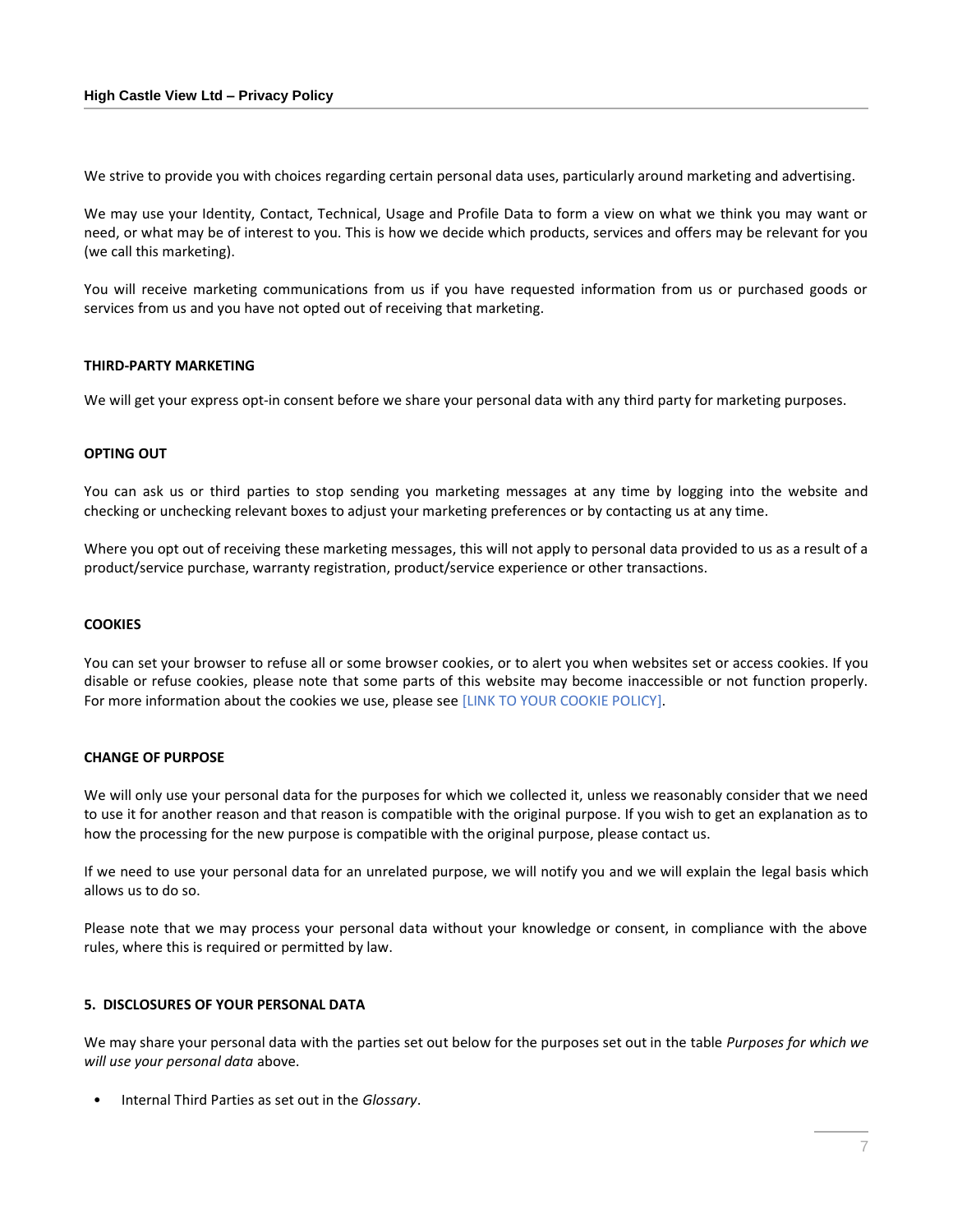- External Third Parties as set out in the *Glossary*.
- Third parties to whom we may choose to sell, transfer or merge parts of our business or our assets. Alternatively, we may seek to acquire other businesses or merge with them. If a change happens to our business, then the new owners may use your personal data in the same way as set out in this privacy policy.

We require all third parties to respect the security of your personal data and to treat it in accordance with the law. We do not allow our third-party service providers to use your personal data for their own purposes and only permit them to process your personal data for specified purposes and in accordance with our instructions.

# **6. INTERNATIONAL TRANSFERS**

We do not transfer your personal data outside the European Economic Area (**EEA**).

### **7. DATA SECURITY**

We have put in place appropriate security measures to prevent your personal data from being accidentally lost, used or accessed in an unauthorised way, altered or disclosed. In addition, we limit access to your personal data to those employees, agents, contractors and other third parties who have a business need to know. They will only process your personal data on our instructions and they are subject to a duty of confidentiality.

We have put in place procedures to deal with any suspected personal data breach and will notify you and any applicable regulator of a breach where we are legally required to do so.

# **8. DATA RETENTION**

### **HOW LONG WILL YOU USE MY PERSONAL DATA FOR?**

We will only retain your personal data for as long as reasonably necessary to fulfil the purposes we collected it for, including for the purposes of satisfying any legal, regulatory, tax, accounting or reporting requirements. We may retain your personal data for a longer period in the event of a complaint or if we reasonably believe there is a prospect of litigation in respect to our relationship with you.

To determine the appropriate retention period for personal data, we consider the amount, nature and sensitivity of the personal data, the potential risk of harm from unauthorised use or disclosure of your personal data, the purposes for which we process your personal data and whether we can achieve those purposes through other means, and the applicable legal, regulatory, tax, accounting or other requirements.

By law we have to keep basic information about our customers (including Contact, Identity, Financial and Transaction Data) for six years after they cease being customers for tax purposes.

In some circumstances you can ask us to delete your data: see *your legal rights* below for further information.

In some circumstances we will anonymise your personal data (so that it can no longer be associated with you) for research or statistical purposes, in which case we may use this information indefinitely without further notice to you.

# **9. YOUR LEGAL RIGHTS**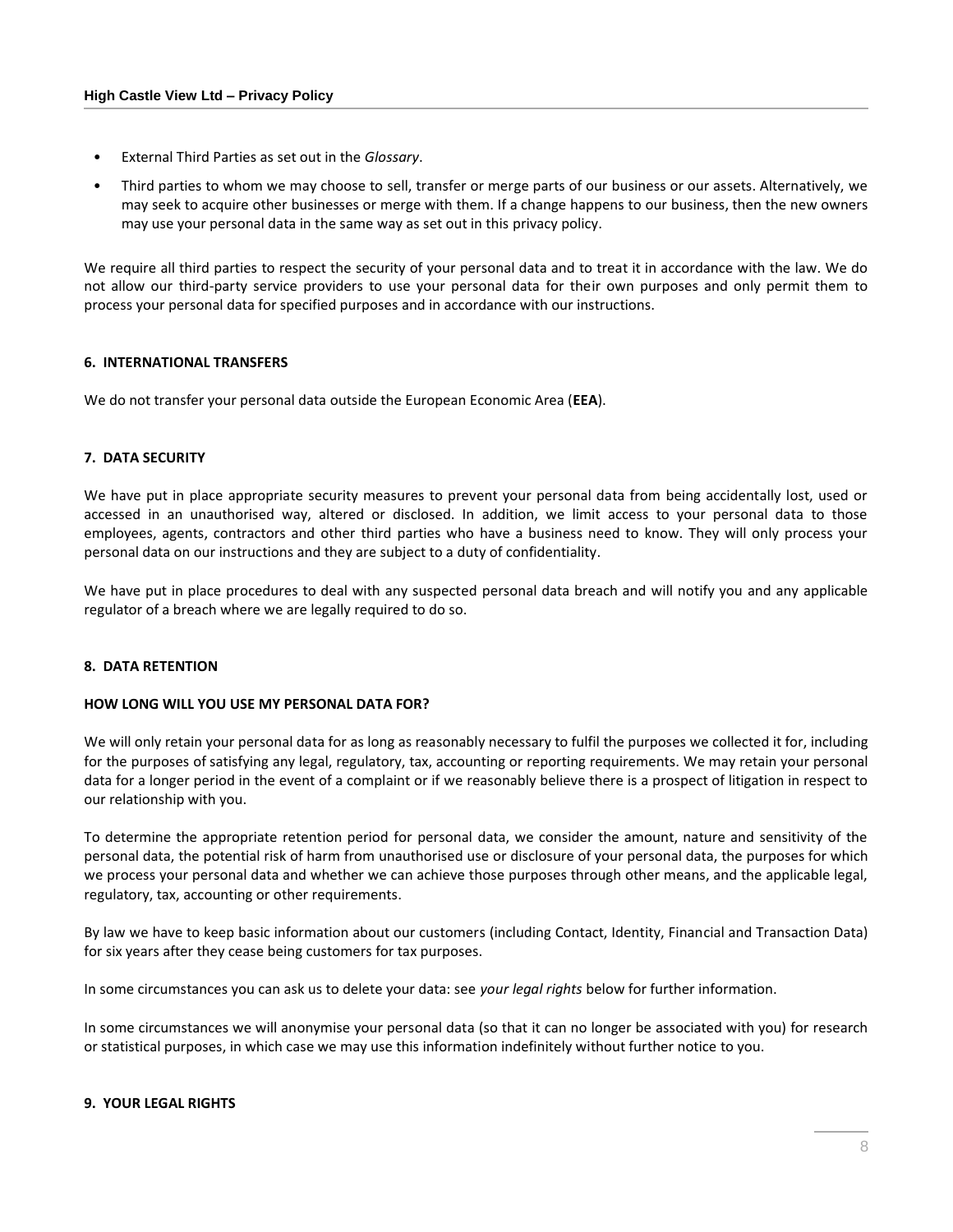Under certain circumstances, you have rights under data protection laws in relation to your personal data. Specifically, you have the right to:

- *Request access to your personal data*.
- *Request correction of your personal data*.
- *Request erasure of your personal data*.
- *Object to processing of your personal data*.
- *Request restriction of processing your personal data*.
- *Request transfer of your personal data*.
- *Right to withdraw consent*.

If you wish to exercise any of the rights set out above, please contact us.

#### **NO FEE USUALLY REQUIRED**

You will not have to pay a fee to access your personal data (or to exercise any of the other rights). However, we may charge a reasonable fee if your request is clearly unfounded, repetitive or excessive. Alternatively, we could refuse to comply with your request in these circumstances.

#### **WHAT WE MAY NEED FROM YOU**

We may need to request specific information from you to help us confirm your identity and ensure your right to access your personal data (or to exercise any of your other rights). This is a security measure to ensure that personal data is not disclosed to any person who has no right to receive it. We may also contact you to ask you for further information in relation to your request to speed up our response.

## **TIME LIMIT TO RESPOND**

We try to respond to all legitimate requests within one month. Occasionally it could take us longer than a month if your request is particularly complex or you have made a number of requests. In this case, we will notify you and keep you updated.

## **10. GLOSSARY**

#### **LAWFUL BASIS**

**Legitimate Interest** means the interest of our business in conducting and managing our business to enable us to give you the best service/product and the best and most secure experience. We make sure we consider and balance any potential impact on you (both positive and negative) and your rights before we process your personal data for our legitimate interests. We do not use your personal data for activities where our interests are overridden by the impact on you (unless we have your consent or are otherwise required or permitted to by law). You can obtain further information about how we assess our legitimate interests against any potential impact on you in respect of specific activities by contacting us.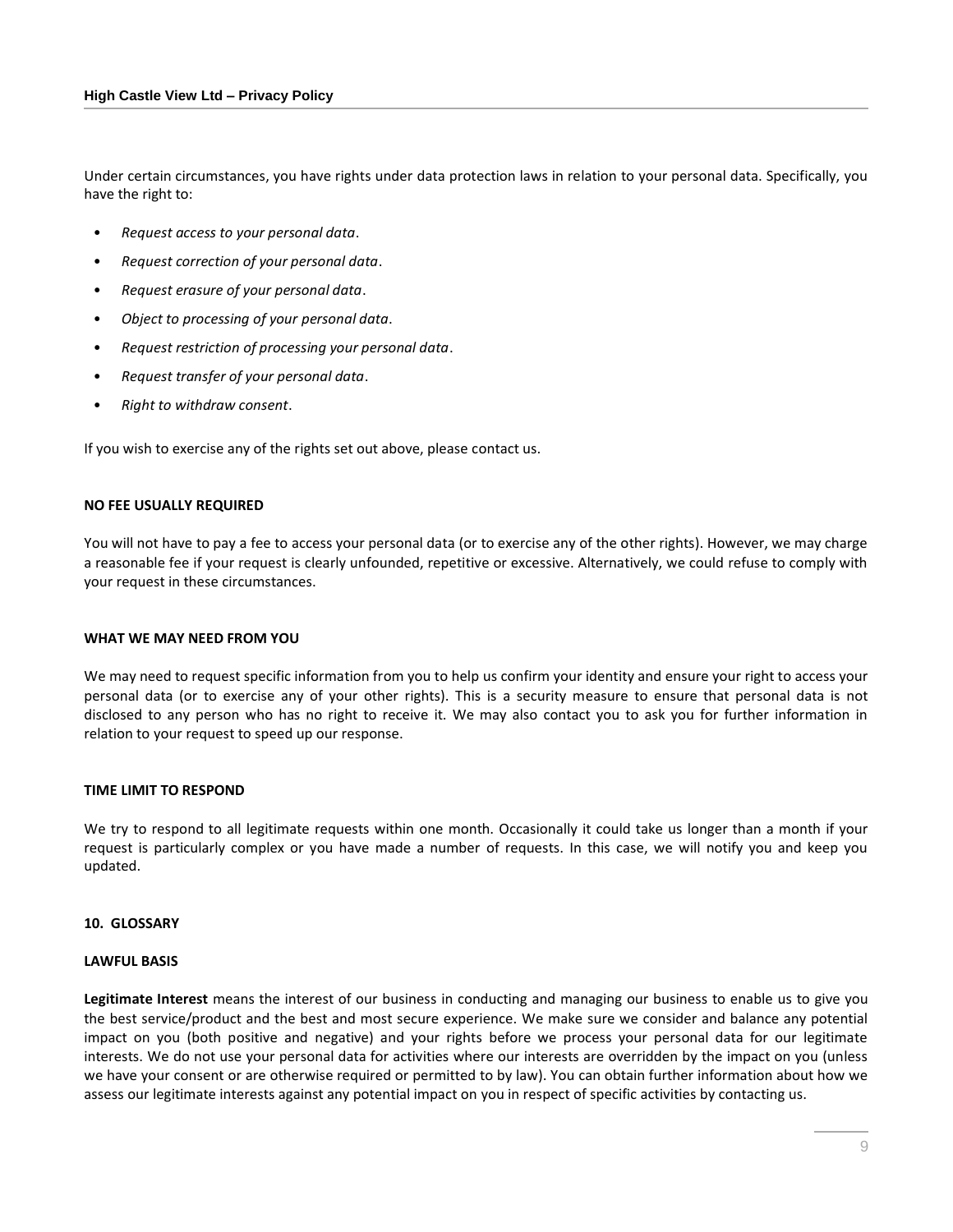**Performance of Contract** means processing your data where it is necessary for the performance of a contract to which you are a party or to take steps at your request before entering into such a contract.

**Comply with a legal obligation** means processing your personal data where it is necessary for compliance with a legal obligation that we are subject to.

## **THIRD PARTIES**

### **EXTERNAL THIRD PARTIES**

- Service providers acting as processors based in the United Kingdom who provide IT and system administration services.
- Professional advisers acting as processors or joint controllers including lawyers, bankers, auditors and insurers based in the United Kingdom who provide consultancy, banking, legal, insurance and accounting services.
- HM Revenue & Customs, regulators and other authorities acting as processors or joint controllers based in the United Kingdom who require reporting of processing activities in certain circumstances.

### **YOUR LEGAL RIGHTS**

You have the right to:

**Request access** to your personal data (commonly known as a "data subject access request"). This enables you to receive a copy of the personal data we hold about you and to check that we are lawfully processing it.

**Request correction** of the personal data that we hold about you. This enables you to have any incomplete or inaccurate data we hold about you corrected, though we may need to verify the accuracy of the new data you provide to us.

**Request erasure** of your personal data. This enables you to ask us to delete or remove personal data where there is no good reason for us continuing to process it. You also have the right to ask us to delete or remove your personal data where you have successfully exercised your right to object to processing (see below), where we may have processed your information unlawfully or where we are required to erase your personal data to comply with local law. Note, however, that we may not always be able to comply with your request of erasure for specific legal reasons which will be notified to you, if applicable, at the time of your request.

**Object to processing** of your personal data where we are relying on a legitimate interest (or those of a third party) and there is something about your particular situation which makes you want to object to processing on this ground as you feel it impacts on your fundamental rights and freedoms. You also have the right to object where we are processing your personal data for direct marketing purposes. In some cases, we may demonstrate that we have compelling legitimate grounds to process your information which override your rights and freedoms.

**Request restriction of processing** of your personal data. This enables you to ask us to suspend the processing of your personal data in the following scenarios:

- If you want us to establish the data's accuracy.
- Where our use of the data is unlawful but you do not want us to erase it.
- Where you need us to hold the data even if we no longer require it as you need it to establish, exercise or defend